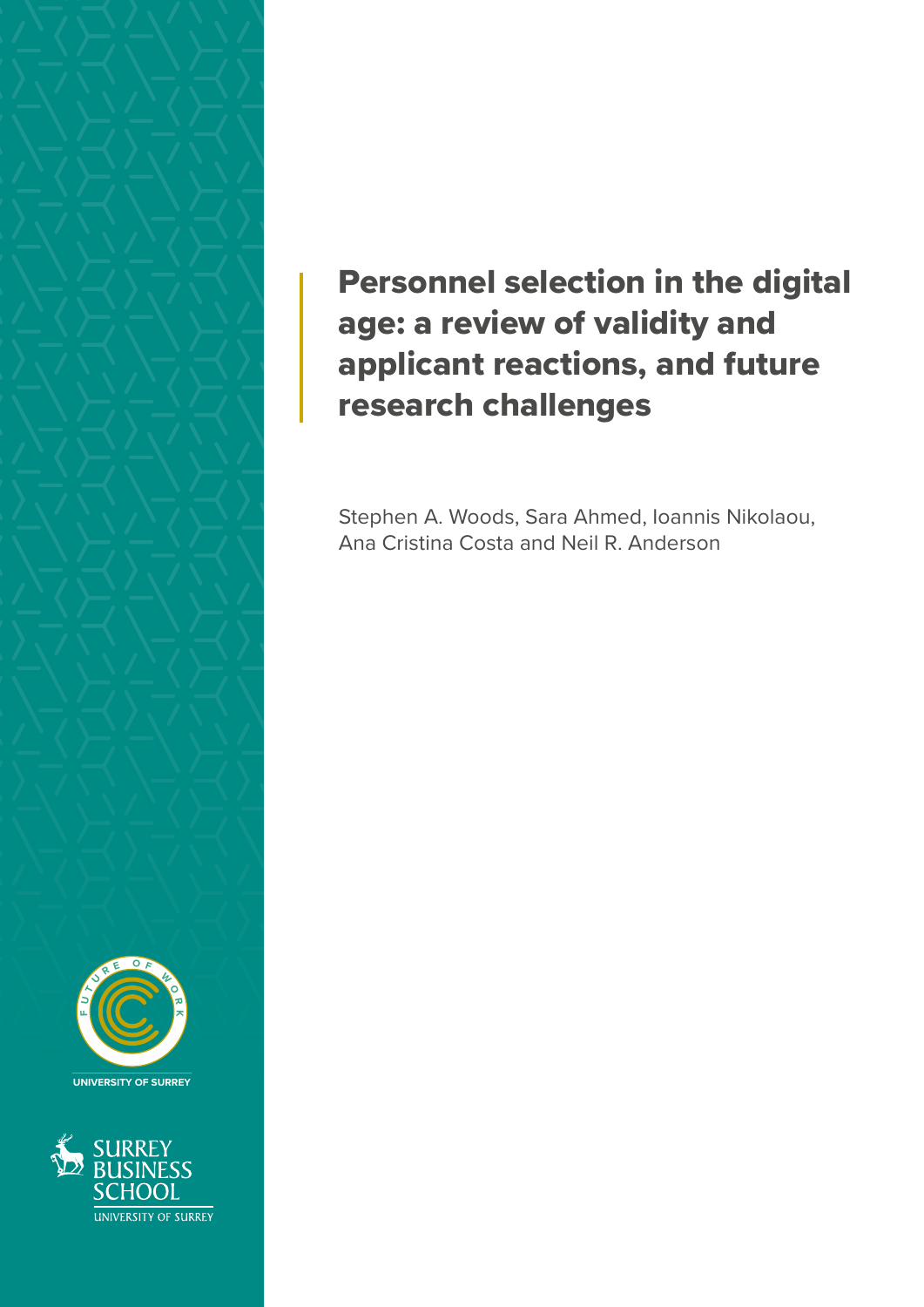





This paper presents a targeted review of recent developments and advances in digital selection procedures (DSPs) with particular attention to advances in internet-based techniques. By reviewing the emergence of DSPs in selection research and practice, we highlight five main categories of methods (online applications, online psychometric testing, digital interviews, gamified assessment and social media). We discuss the evidence base for each of these DSP groups, focusing on construct and criterion validity, and applicant reactions to their use in organizations.

Based on the findings of our review, this paper presents a critique of the evidence base for DSPs in industrial, work and organizational psychology and set out an agenda for advancing research. We identify pressing gaps in our understanding of DSPs, and ten key questions to be answered. Given that DSPs are likely to depart further from traditional non-digital selection procedures in the future, a theme in this agenda is the need to establish a distinct and specific literature on DSPs, and to do so at a pace that reflects the speed of the underlying technological advancement.

In Summary, our review of the literature has highlighted significant developments in DSP research, implications for concomitant selection practices, and demonstrable need for future research into DSPs. However, it is also evident that the approaches and techniques that have been applied in conventional non-digital selection procedures need to be adapted to meet the demands of the digital format of assessments methods and the data that they produce. Our view is that the application of DSPs have forged ahead of scientific research and that in some areas organizations are using these new technologies rather "blind" to their validity, adverse impact, privacy, or impact on applicants.

Given the speed of advancement of some of the pertinent technologies this is perhaps unsurprising; what is now called for is a period of realignment between research and practice in IWO psychology in our view where these concerns can be examined and

addressed by applied research efforts into DSP in employee selection. Many researchers have called for updated technology-based models of recruitment and selection (e.g., Black et al., 2015; McCarthy et al., 2017; Morelli, Potosky, Arthur, & Tippins, 2017; Potosky, 2008) to conceptualize and create more specific, theorydriven hypotheses for technology now utilized in the personnel selection arena. Based on our review of the literature on DSPs we would go further, therefore, and extend a call to action to both researchers and practitioners to embark on a rapid and wide-ranging collaborative undertaking to establish a more rigorous and comprehensive evidence base for the application of DSPs.

All of the implications of our review point to the need for a new multidisciplinary research programme on selection methodology for the digital age. In this programme, DSPs should take a specific place alongside conventional nondigital formats. For example, we should consider digital interviews to be a technique in their own right, rather than as an alternative for conventional interviews. Their application in practice should, like non-digital methods of the past, be based on evidence that they are psychometrically effective in the context of selection. As a result of such a programme, we may find that digital formats are superior replacements for methods of the past. Yet the utility of digital methods must be viewed beyond whether they outperform established techniques.